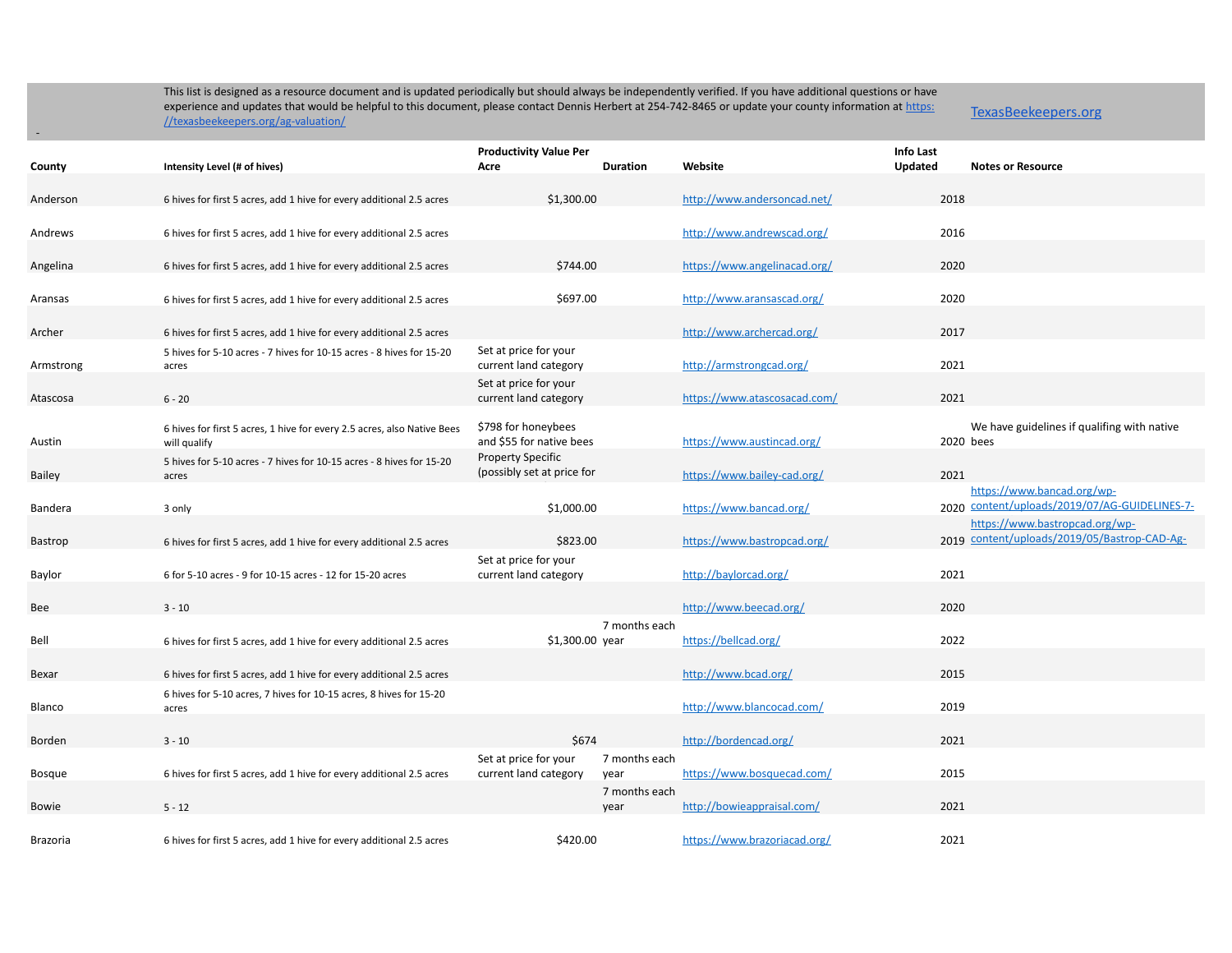-

|                 |                                                                      | <b>Productivity Value Per</b> |                 |                                    | <b>Info Last</b> |                          |
|-----------------|----------------------------------------------------------------------|-------------------------------|-----------------|------------------------------------|------------------|--------------------------|
| County          | Intensity Level (# of hives)                                         | Acre                          | <b>Duration</b> | Website                            | <b>Updated</b>   | <b>Notes or Resource</b> |
|                 |                                                                      |                               | 7 months each   |                                    |                  |                          |
| <b>Brazos</b>   | 6 hives for first 5 acres, add 1 hive for every additional 2.5 acres | \$650.00 year                 |                 | https://www.brazoscad.org/         | 2019             |                          |
|                 | 5 hives for 5-10 acres - 7 hives for 10-15 acres - 8 hives for 15-20 |                               |                 |                                    |                  |                          |
| <b>Brewster</b> | acres                                                                |                               |                 | http://www.brewstercotad.org/      | 2021             |                          |
|                 | 5 hives for 5-10 acres - 7 hives for 10-15 acres - 8 hives for 15-20 |                               |                 |                                    |                  |                          |
| <b>Briscoe</b>  | acres                                                                | \$800.00                      |                 | https://www.briscoecad.org/        | 2020             |                          |
|                 |                                                                      |                               |                 |                                    |                  |                          |
| <b>Brooks</b>   | 6 hives for first 5 acres, add 1 hive for every additional 2.5 acres |                               |                 | http://www.brookscad.org/          | 2015             |                          |
|                 |                                                                      | Set at price for your         | 7 months each   |                                    | 2021             |                          |
| <b>Brown</b>    | 6 hives for first 5 acres, add 1 hive for every additional 2.5 acres | current land category         | year            | http://www.brown-cad.org/          |                  |                          |
| <b>Burleson</b> | 6 hives for first 5 acres, add 1 hive for every additional 2.5 acres | \$757.00 year                 | 7 months each   | https://www.burlesonappraisal.com/ | 2022             |                          |
|                 |                                                                      | Same as value for             | 7 months each   |                                    |                  |                          |
| Burnet          | 6 hives for first 5 acres, add 1 hive for every additional 2.5 acres | <b>Native Pasture</b>         | year            | http://www.burnet-cad.org/         | 2020             |                          |
|                 |                                                                      |                               | 9 months each   |                                    |                  |                          |
| Caldwell        | 6 hives for first 5 acres, add 1 hive for every additional 2.5 acres |                               | year            | http://www.caldwellcad.org/        | 2020             |                          |
|                 |                                                                      |                               |                 |                                    |                  |                          |
| Calhoun         | 6 hives for first 5 acres, add 1 hive for every additional 2.5 acres | \$1,455.00                    |                 | http://www.calhouncad.org/         | 2021             |                          |
|                 |                                                                      | Same as value for Dry         |                 |                                    |                  |                          |
| Callahan        | 1 hive per acre                                                      | Crop Land                     |                 | https://www.callahancad.org/       | 2021             |                          |
|                 |                                                                      |                               |                 |                                    |                  |                          |
| Cameron         | 6 hives for first 5 acres, add 1 hive for every additional 2.5 acres |                               |                 | http://www.cameroncad.org/         | 2019             |                          |
|                 |                                                                      |                               |                 |                                    |                  |                          |
| Camp            | 6 hives for first 5 acres, add 1 hive for every additional 2.5 acres | \$1,254.00                    |                 | https://www.campcad.org/           | 2021             |                          |
|                 |                                                                      |                               |                 |                                    |                  |                          |
| Carson          | 6 hives for first 5 acres, add 1 hive for every additional 2.5 acres | \$280.00                      |                 | https://www.carsoncad.org/         | 2020             |                          |
|                 |                                                                      |                               |                 |                                    |                  |                          |
| Cass            | $4 - 8$                                                              |                               |                 | http://www.casscad.org/            | 2015             |                          |
|                 | 5 hives for 5-10 acres - 7 hives for 10-15 acres - 8 hives for 15-20 | Set at price for your         |                 |                                    | 2020             |                          |
| Castro          | acres                                                                | current land category         |                 | http://castrocad.org/              |                  |                          |
| Chambers        | 6 only                                                               | \$75.00                       |                 | http://www.chamberscad.org/        | 2021             |                          |
|                 |                                                                      |                               |                 |                                    |                  |                          |
| Cherokee        | 6 hives for first 5 acres, add 1 hive for every additional 2.5 acres |                               |                 | http://www.cherokeecad.com/        | 2017             |                          |
|                 |                                                                      | Set at price for your         | 7 months each   |                                    |                  |                          |
| Childress       | 6 hives for first 5 acres, add 1 hive for every additional 2.5 acres | current land category         | year            | http://www.childresscad.org/       | 2021             |                          |
|                 |                                                                      |                               |                 |                                    |                  |                          |
| Clay            | 6 hives for first 5 acres, add 1 hive for every additional 2.5 acres |                               |                 | http://www.claycad.org/            | 2017             |                          |
|                 |                                                                      |                               |                 |                                    |                  |                          |
| Cochran         | 6 hives for first 5 acres, add 1 hive for every additional 2.5 acres |                               |                 | https://cochrancad.com/            | 2018             |                          |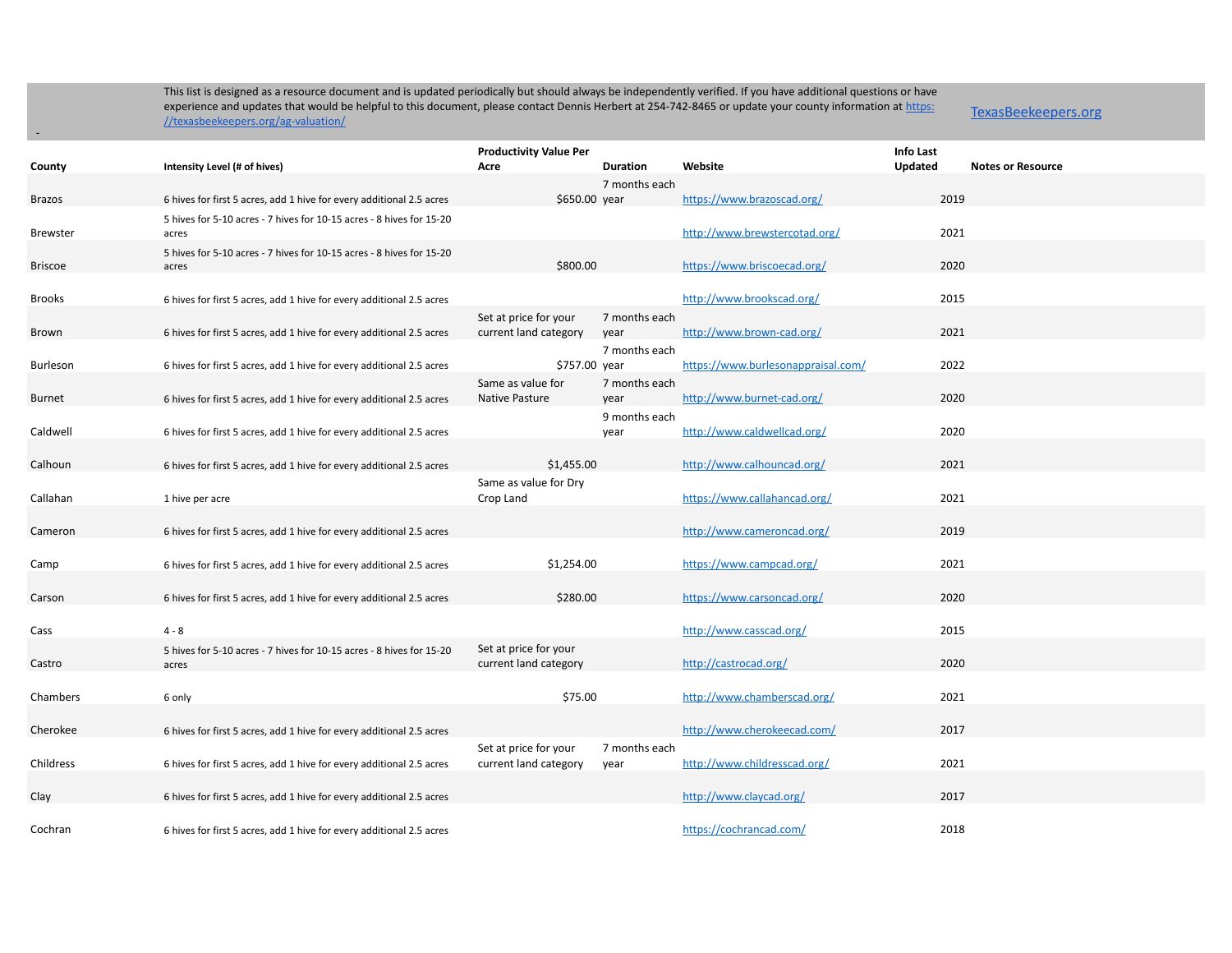-

|               |                                                                               | <b>Productivity Value Per</b>                      |                 |                                  | Info Last |                          |
|---------------|-------------------------------------------------------------------------------|----------------------------------------------------|-----------------|----------------------------------|-----------|--------------------------|
| County        | Intensity Level (# of hives)                                                  | Acre                                               | <b>Duration</b> | Website                          | Updated   | <b>Notes or Resource</b> |
| Coke          | 6 hives for first 5 acres, add 1 hive for every additional 2.5 acres          |                                                    |                 | https://cokecad.org/             | 2019      |                          |
| Coleman       | 5 for 5-10 acres - 7 for 10-15 acres - 12 for 15-20 acres                     | Set at price for Dry<br>Cropland                   |                 | http://colemancountycad.com/     | 2021      |                          |
| Collin        | 6 hives for first 5 acres, add 1 hive for every additional 2.5 acres          | Set at price for Dry<br>Cropland                   |                 | https://www.collincad.org/       | 2020      |                          |
| Collingsworth | 5 hives for 5-10 acres - 7 hives for 10-15 acres - 8 hives for 15-20<br>acres |                                                    |                 | http://www.collingsworthcad.org/ | 2016      |                          |
|               |                                                                               |                                                    | 7 months each   |                                  |           |                          |
| Colorado      | 6 hives for first 5 acres, add 1 hive for every additional 2.5 acres          | \$335.00 year                                      |                 | http://www.coloradocad.org/      | 2021      |                          |
| Comal         | 6 hives for first 5 acres, add 1 hive for every additional 2.5 acres          |                                                    |                 | http://www.comalad.org/          | 2019      |                          |
| Comanche      | 6 hives for first 5 acres, add 1 hive for every additional 2.5 acres          |                                                    |                 | http://www.comanchecad.org/      | 2020      |                          |
| Concho        | 6 hives for first 5 acres, add 1 hive for every additional 2.5 acres          |                                                    |                 | https://www.conchocad.org/       | 2018      |                          |
| Cooke         | 6 hives for first 5 acres, add 1 hive for every additional 2.5 acres          | Set at price for Orchard 7 months each<br>category | year            | http://www.cookecad.org/         | 2020      |                          |
|               |                                                                               |                                                    | 7 months each   |                                  |           |                          |
| Coryell       | $6 - 13$                                                                      | 7 months each year                                 | year            | http://www.coryellcad.org/       | 2021      |                          |
| Cottle        | 5 hives for 5-10 acres - 7 hives for 10-15 acres - 8 hives for 15-20<br>acres | Set at price for Dry<br>Cropland                   |                 | http://www.cottlecad.org/        | 2021      |                          |
| Crane         | $3 - 10$                                                                      |                                                    |                 | https://www.cranecad.org/        | 2015      |                          |
| Crockett      | $3 - 10$                                                                      | Set at price for your<br>current land categroy     |                 | http://www.crockettcad.org/      | 2021      |                          |
| Crosby        | 6 for 5-10 acres - 9 for 10-15 acres - 12 for 15-20 acres                     | Set at price for your<br>current land categroy     |                 | http://www.crosbycentral.org/    | 2020      |                          |
| Culberson     | 6 hives for first 5 acres, add 1 hive for every additional 2.5 acres          | Set at price for your<br>current land categroy     |                 | http://culbersoncad.org/         | 2021      |                          |
|               | 5 hives for 5-10 acres - 7 hives for 10-15 acres - 8 hives for 15-20          |                                                    |                 |                                  |           |                          |
| Dallam        | acres                                                                         |                                                    |                 | https://www.dallamcad.org/       | 2019      |                          |
| Dallas        | On Request                                                                    |                                                    |                 | http://www.dallascad.org/        | 2021      |                          |
| Dawson        | 6 hives for first 5 acres, add 1 hive for every additional 2.5 acres          |                                                    |                 | http://www.dawsoncad.org/        | 2020      |                          |
| Deaf Smith    | 1 hive per acre                                                               |                                                    |                 | http://www.deafsmithcad.org/     | 2020      |                          |
| Delta         | $5 - 12$                                                                      |                                                    |                 | https://www.delta-cad.org/       | 2021      |                          |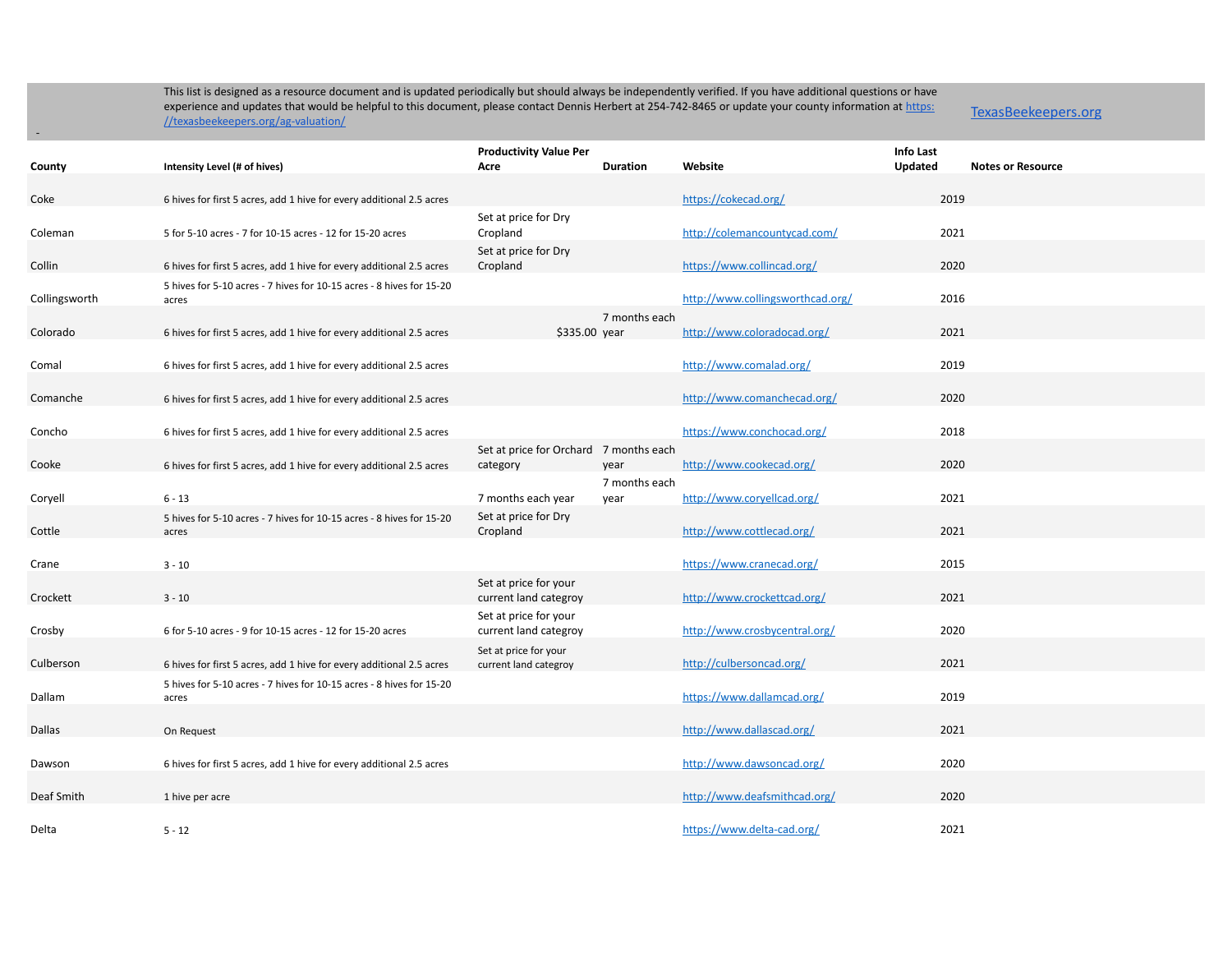-

|                |                                                                         | <b>Productivity Value Per</b>              |                 |                             | Info Last |                          |
|----------------|-------------------------------------------------------------------------|--------------------------------------------|-----------------|-----------------------------|-----------|--------------------------|
| County         | Intensity Level (# of hives)                                            | Acre                                       | <b>Duration</b> | Website                     | Updated   | <b>Notes or Resource</b> |
|                |                                                                         |                                            |                 |                             |           |                          |
| Denton         | $5 - 12$                                                                |                                            |                 | https://www.dentoncad.com/  | 2019      |                          |
|                | 6 hives for first 5 acres, add 1 hive for every additional 2.5 acres,   |                                            |                 |                             |           |                          |
| DeWitt         | also Native bees will qualify                                           |                                            |                 | http://www.dewittcad.org/   | 2015      |                          |
|                |                                                                         | Same as value for                          |                 |                             |           |                          |
| <b>Dickens</b> | 6 for 5-10 acres - 9 for 10-15 acres - 12 for 15-20 acres               | current land category                      |                 | http://dickenscad.org/      | 2021      |                          |
|                |                                                                         |                                            |                 |                             |           |                          |
| Dimmitt        | 6 hives for first 5 acres, add 1 hive for every additional 2.5 acres    |                                            |                 | https://www.dimmit-cad.org/ | 2017      |                          |
|                |                                                                         | Same as value for                          |                 |                             |           |                          |
| Donley         | 6 for 5-10 acres - 9 for 10-15 acres - 12 for 15-20 acres               | current land category                      |                 | http://www.donleycad.org/   | 2021      |                          |
|                |                                                                         |                                            |                 |                             |           |                          |
| Duval          | 3 ea/5 acres                                                            |                                            |                 | https://www.duvalcad.org/   |           |                          |
|                |                                                                         | Same as value for Dry                      |                 |                             |           |                          |
| Eastland       | 1 hive per acre                                                         | Crop Land                                  |                 | http://www.eastlandcad.org/ |           |                          |
|                | 2 hives for first 5 acres, each additional 5 acres one hive required up | Same as value for Dry                      | 7 months each   |                             |           |                          |
| Ector          | to the maximum of 20 acres                                              | Crop Land                                  | year            | http://www.ectorcad.org/    | 2020      |                          |
|                |                                                                         |                                            |                 |                             |           |                          |
| Edwards        | 6 hives for first 5 acres, add 1 hive for every additional 2.5 acres    |                                            |                 | https://www.edwardscad.org/ | 2017      |                          |
|                | 6 for first five acres, each aditional 1.5 acres requires 1 additional  | Typical productivity per<br>acre used for  | Majority of     |                             |           |                          |
| Ellis          | hive                                                                    |                                            | the year        | https://www.elliscad.com/   | 2021      |                          |
|                |                                                                         |                                            |                 |                             |           |                          |
| El Paso        | 6 hives for first 5 acres, add 1 hive for every additional 2.5 acres    |                                            |                 | http://www.epcad.org/       |           |                          |
|                | 4 hives for 5 acres, 7 hives for 10 acres, 10 hives for 15 acres, 12    |                                            | 7 months each   |                             |           |                          |
| Erath          | hives for 20 acres                                                      |                                            | year            | http://www.epcad.org/       | 2014      |                          |
|                |                                                                         | Same as value for                          |                 |                             |           |                          |
| Falls          | Minnimun of 5 hives                                                     | current land category                      |                 | http://www.fallscad.net/    | 2019      |                          |
|                |                                                                         |                                            |                 |                             |           |                          |
| Fannin         | 6 hives for first 5 acres, 1 hive for every 2.5 acres                   | \$530.00                                   |                 | https://www.fannincad.org/  |           |                          |
|                |                                                                         |                                            |                 |                             |           |                          |
| Fayette        | 6 hives for first 5 acres, add 1 hive for every additional 2.5 acres    | \$90.00                                    |                 | https://www.fayettecad.org/ |           |                          |
| Fisher         | 5 hives for 5-10 acres - 7 hives for 10-15 acres - 8 hives for 15-20    | \$800.00                                   |                 | https://www.fishercad.org/  | 2021      |                          |
|                | acres                                                                   |                                            |                 |                             |           |                          |
| Floyd          | 5 hives for 5-10 acres - 7 hives for 10-15 acres - 8 hives for 15-20    | \$800.00                                   |                 | https://www.floydcad.org/   | 2021      |                          |
|                | acres                                                                   |                                            |                 |                             |           |                          |
| Foard          |                                                                         | Same as value for<br>current land category |                 | https://www.foard-cad.org/  |           |                          |
|                | 2 per acre                                                              |                                            |                 |                             |           |                          |
| Fort Bend      | 6 hives for first 5 acres, add 1 hive for every additional 2.5 acres    | \$1,320.00                                 |                 | https://www.fbcad.org/      | 2016      |                          |
|                |                                                                         |                                            |                 |                             |           |                          |
| Franklin       |                                                                         | \$92.80                                    |                 | http://www.franklincad.com/ | 2020      |                          |
|                | 4 hives per each 10 acres                                               |                                            |                 |                             |           |                          |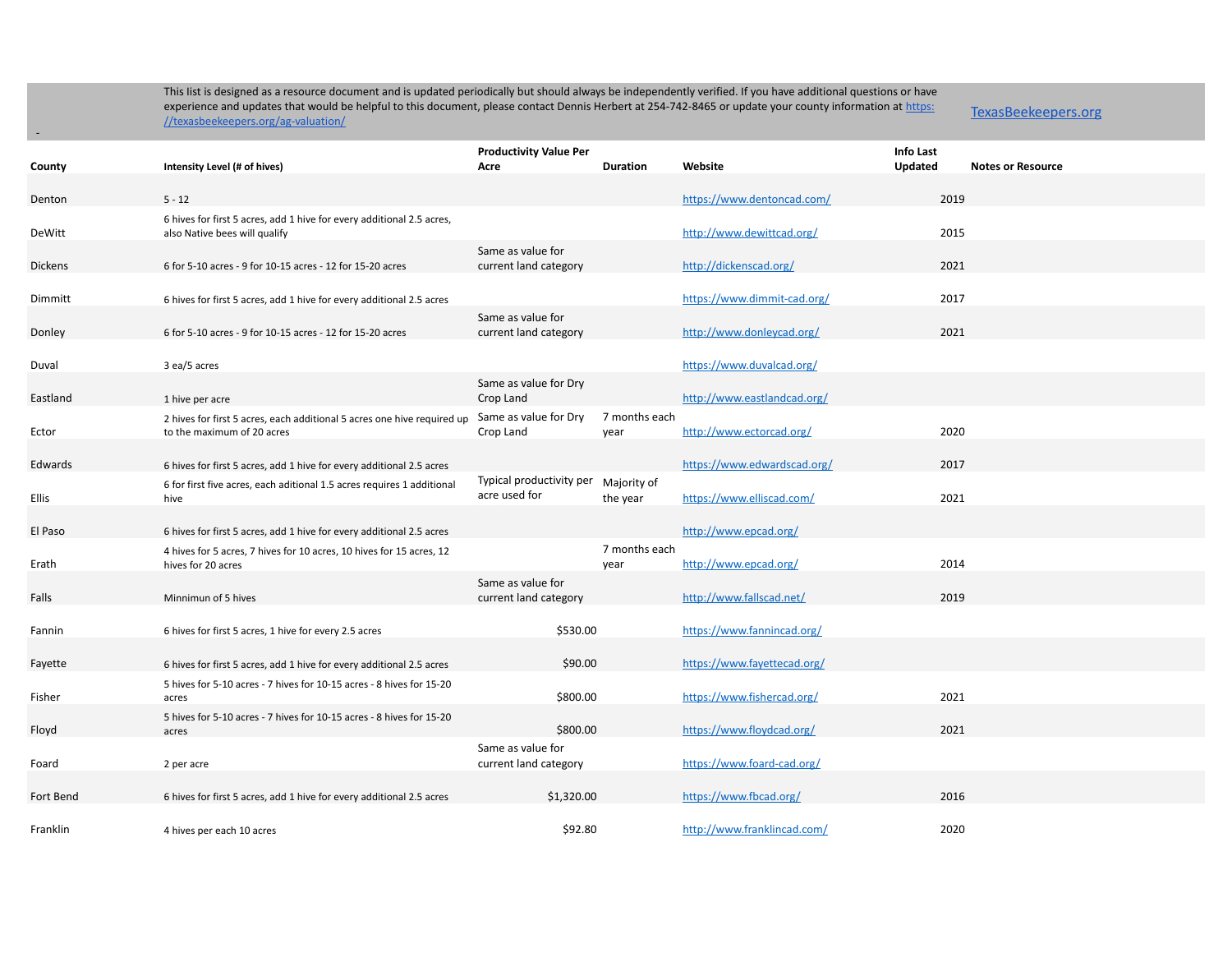TexasBeekeepers.org

| County    | Intensity Level (# of hives)                                                  | <b>Productivity Value Per</b><br>Acre<br><b>Duration</b> | Website                           | Info Last<br>Updated | <b>Notes or Resource</b> |
|-----------|-------------------------------------------------------------------------------|----------------------------------------------------------|-----------------------------------|----------------------|--------------------------|
|           |                                                                               |                                                          |                                   |                      |                          |
| Freestone | 6 hives for first 5 acres, add 1 hive for every additional 2.5 acres          |                                                          | https://www.freestonecad.org/     | 2017                 |                          |
| Frio      | 6 hives for first 5 acres, add 1 hive for every additional 2.5 acres          | \$166.32                                                 | http://www.friocad.org/           |                      |                          |
|           |                                                                               |                                                          |                                   |                      |                          |
| Gaines    | 6 hives for first 5 acres, add 1 hive for every additional 2.5 acres          |                                                          | https://www.gainescad.org/        |                      |                          |
| Galveston | $6 - 16$                                                                      | \$500.00                                                 | http://www.galvestoncad.org/      |                      |                          |
| Garza     | 5 hives for 5-10 acres - 7 hives for 10-15 acres - 8 hives for 15-20<br>acres |                                                          | http://www.garzacad.org/          | 2021                 |                          |
|           |                                                                               | 7 months each                                            |                                   |                      |                          |
| Gillespie | 6 hives for first 5 acres, add 1 hive for every additional 2.5 acres          | \$840.00 year                                            | http://www.gillespiecad.org/      | 2021                 |                          |
| Glasscock | 4 for 5-10 acres - 6 for 10-15 acres - 8 for 15-20 acres                      | Same as value for<br>current land category               | http://www.glasscockcad.com/      | 2021                 |                          |
|           |                                                                               |                                                          |                                   |                      |                          |
| Goliad    | $3 - 10$                                                                      | \$214.76                                                 | http://www.goliadcad.org/         | 2021                 |                          |
| Gonzales  | 6 hives for first 5 acres, add 1 hive for every additional 2.5 acres          |                                                          | http://www.gonzalescad.org/       |                      |                          |
|           |                                                                               | Same as value for                                        |                                   |                      |                          |
| Gray      | $4 - 12$                                                                      | current land category                                    | https://www.graycad.org/          | 2020                 |                          |
| Grayson   | 6 hives for first 5 acres, add 1 hive for every additional 2.5 acres          | \$72.00                                                  | https://www.graysonappraisal.org/ | 2018                 |                          |
|           |                                                                               |                                                          |                                   |                      |                          |
| Gregg     | 6 hives for first 5 acres, add 1 hive for every additional 2.5 acres          | \$1,318.00                                               | https://gcad.org/                 | 2018                 |                          |
| Grimes    | 6 hives for first 5 acres, add 1 hive for every additional 2.5 acres          | \$870.00                                                 | https://grimescad.org/            | 2019                 |                          |
|           |                                                                               |                                                          |                                   |                      |                          |
| Guadalupe | 6 hives for first 5 acres, add 1 hive for every additional 2.5 acres          |                                                          | http://www.guadalupead.org/       |                      |                          |
| Hale      | 5 hives for 5-10 acres - 7 hives for 10-15 acres - 8 hives for 15-20<br>acres | Same as value for Dry<br>Crop Land                       | http://halecad.org/               | 2017                 |                          |
|           | 5 hives for 5-10 acres - 7 hives for 10-15 acres - 8 hives for 15-20          | 7 months each<br>Same as value for Dry                   |                                   |                      |                          |
| Hall      | acres                                                                         | Crop Land<br>year                                        | http://www.hallcad.org/           | 2021                 |                          |
| Hamilton  | 6 hives for first 5 acres, add 1 hive for every additional 2.5 acres          | Same as value for<br><b>Native Pasture</b>               | http://www.hamiltoncad.org/       | 2021                 |                          |
|           | 5 hives for 5-10 acres - 7 hives for 10-15 acres - 8 hives for 15-20          | Same as value for                                        |                                   |                      |                          |
| Hansford  | acres                                                                         | current Land Category                                    | https://www.hansfordcad.org/      | 2017                 |                          |
| Hardeman  | 6 hives for first 5 acres, add 1 hive for every additional 2.5 acres          |                                                          | http://www.hardemancad.org/       | 2014                 |                          |
|           |                                                                               |                                                          |                                   |                      |                          |
| Hardin    | 6 hives for first 5 acres, add 1 hive for every additional 2.5 acres          | \$540.00                                                 | https://www.hardin-cad.org/       | 2021                 |                          |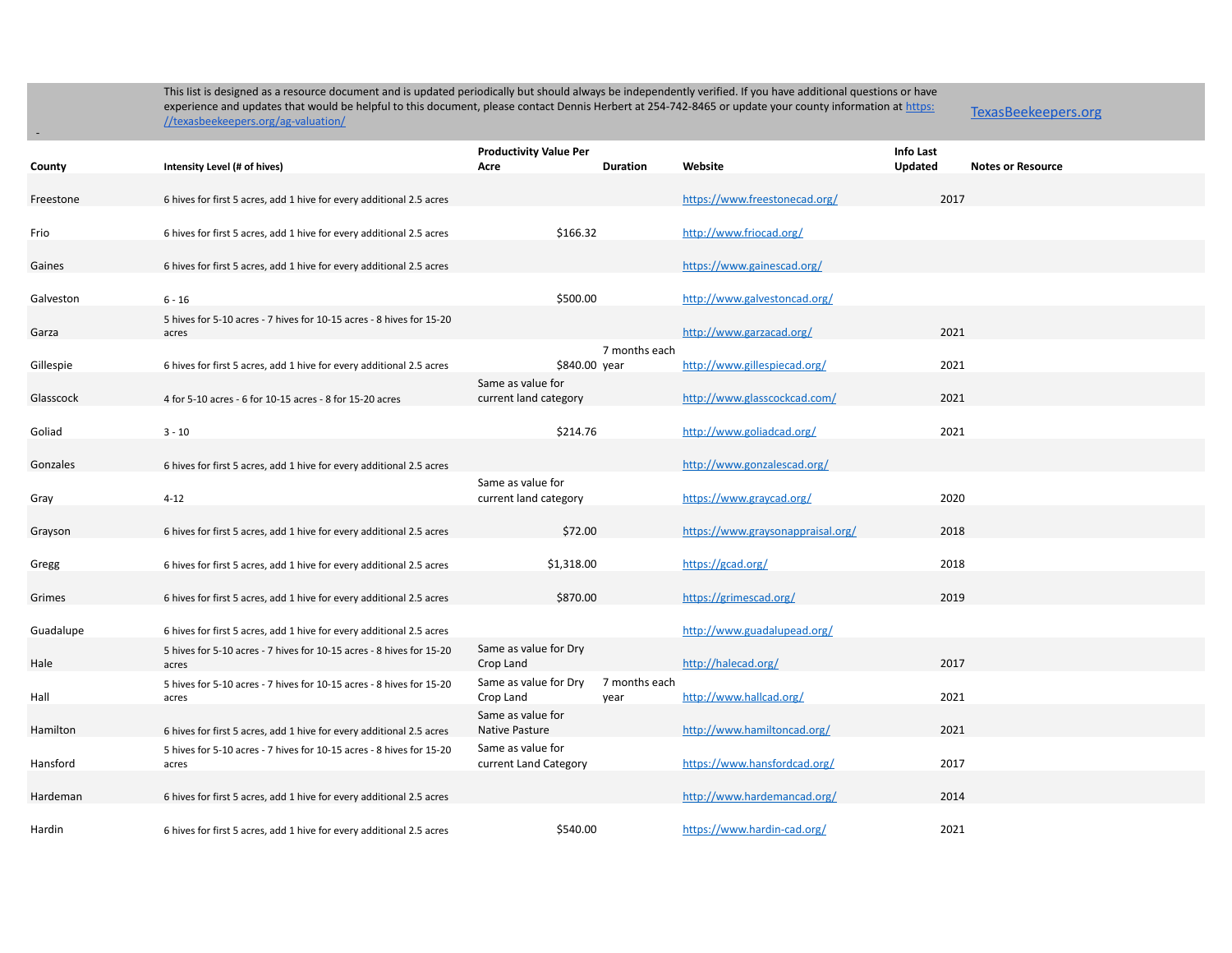TexasBeekeepers.org

|            |                                                                         | <b>Productivity Value Per</b> |                 |                                      | <b>Info Last</b> |                          |
|------------|-------------------------------------------------------------------------|-------------------------------|-----------------|--------------------------------------|------------------|--------------------------|
| County     | Intensity Level (# of hives)                                            | Acre                          | <b>Duration</b> | Website                              | <b>Updated</b>   | <b>Notes or Resource</b> |
|            |                                                                         |                               |                 |                                      |                  |                          |
| Harris     | 6 hives for first 5 acres, add 1 hive for every additional 2.5 acres    | \$608.00                      |                 | https://hcad.org/                    | 2019             |                          |
|            |                                                                         |                               |                 | http://iswdataclient.azurewebsites.  |                  |                          |
| Harrison   | $4 - 12$                                                                |                               |                 | net/webindex.aspx?                   | 2017             |                          |
|            | 5 hives for 5-10 acres - 7 hives for 10-15 acres - 8 hives for 15-20    |                               |                 |                                      |                  |                          |
| Hartley    | acres                                                                   |                               |                 | https://www.hartleycad.org/          | 2021             |                          |
|            |                                                                         | Same as value for             |                 |                                      |                  |                          |
| Haskell    | $3 - 10$                                                                | current Land Category         |                 | http://www.haskellcad.com/           | 2021             |                          |
|            |                                                                         |                               | 7 months each   |                                      |                  |                          |
| Hays       | 6 hives for first 5 acres, add 1 hive for every additional 1.5 acres    | \$900.00 year                 |                 | https://www.hayscad.com/             | 2014             |                          |
|            | 5 hives for 5-10 acres - 7 hives for 10-15 acres - 8 hives for 15-20    |                               |                 |                                      |                  |                          |
| Hemphill   | acres                                                                   |                               |                 | http://www.hemphillcad.org/          | 2014             |                          |
|            |                                                                         |                               |                 |                                      |                  |                          |
| Henderson  | 6 hives for first 5 acres, add 1 hive for every additional 2.5 acres    |                               |                 | https://www.henderson-cad.org/       | 2014             |                          |
|            |                                                                         |                               |                 |                                      |                  |                          |
| Hidalgo    | $5 - 20$                                                                |                               |                 | http://www.hidalgoad.org/            | 2013             |                          |
|            |                                                                         | Same as value for             | 7 months each   |                                      |                  |                          |
| Hill       | 6 hives for first 5 acres, add 1 hive for every additional 2.5 acres    | current Land Category         | year            | https://www.hillcad.org/             | 2019             |                          |
|            |                                                                         | Same as value for             |                 |                                      |                  |                          |
| Hockley    | $5 - 8$                                                                 | current Land Category         |                 | http://www.hockleycad.org/           | 2017             |                          |
|            |                                                                         | Same as value for             |                 | https://iswdataclient.azurewebsites. |                  |                          |
| Hood       | 6 hives only                                                            | current Land Category         |                 | net/webindex.aspx?                   | 2015             |                          |
|            |                                                                         |                               |                 |                                      |                  |                          |
| Hopkins    | 6 hives for first 5 acres, add 1 hive for every additional 2.5 acres    |                               |                 | https://hopkins-cad.com/             | 2017             |                          |
|            |                                                                         | Same as value for             | 7 months each   |                                      |                  |                          |
| Houston    | 6 hives for first 5 acres, add 1 hive for every additional 2.5 acres    | Native Pasture                | year            | http://www.houstoncad.org/           | 2015             |                          |
|            |                                                                         |                               |                 |                                      |                  |                          |
| Howard     | 6 hives for first 5 acres, add 1 hive for every additional 2.5 acres    |                               |                 | https://howardcad.org/               | 2017             |                          |
|            |                                                                         |                               |                 |                                      |                  |                          |
| Hudspeth   | 6 hives for first 5 acres, add 1 hive for every additional 2.5 acres    |                               |                 | http://www.hudspethcad.org/          |                  |                          |
|            | 6 hives for 5-12 acres, 7 hives for 14 acres, 8 hives for 16 acres, 9   |                               |                 |                                      |                  |                          |
| Hunt       | hives for 18 acres, 10 hives for 20 acres                               |                               |                 | https://hunt-cad.org/                | 2015             |                          |
|            |                                                                         | Same as value for             |                 |                                      |                  |                          |
| Hutchinson | $4 - 8$                                                                 | current Land Category         |                 | https://hutchinsoncad.org/           | 2014             |                          |
|            |                                                                         |                               |                 |                                      |                  |                          |
| Irion      | $5 - 8$                                                                 | \$800.00                      |                 | http://irioncad.org/                 | 2015             |                          |
|            |                                                                         |                               |                 |                                      |                  |                          |
| Jack       | $4 - 12$                                                                |                               |                 | http://www.jackcad.org/              | 2015             |                          |
|            | 6 hives for 5-10 acres, 9 hives for 10-15 acres, and 12 hives for 15-20 |                               | 7 months each   |                                      |                  |                          |
| Jackson    | acres                                                                   |                               | year            | https://jacksoncad.org/              | 2020             |                          |
|            |                                                                         |                               |                 |                                      |                  |                          |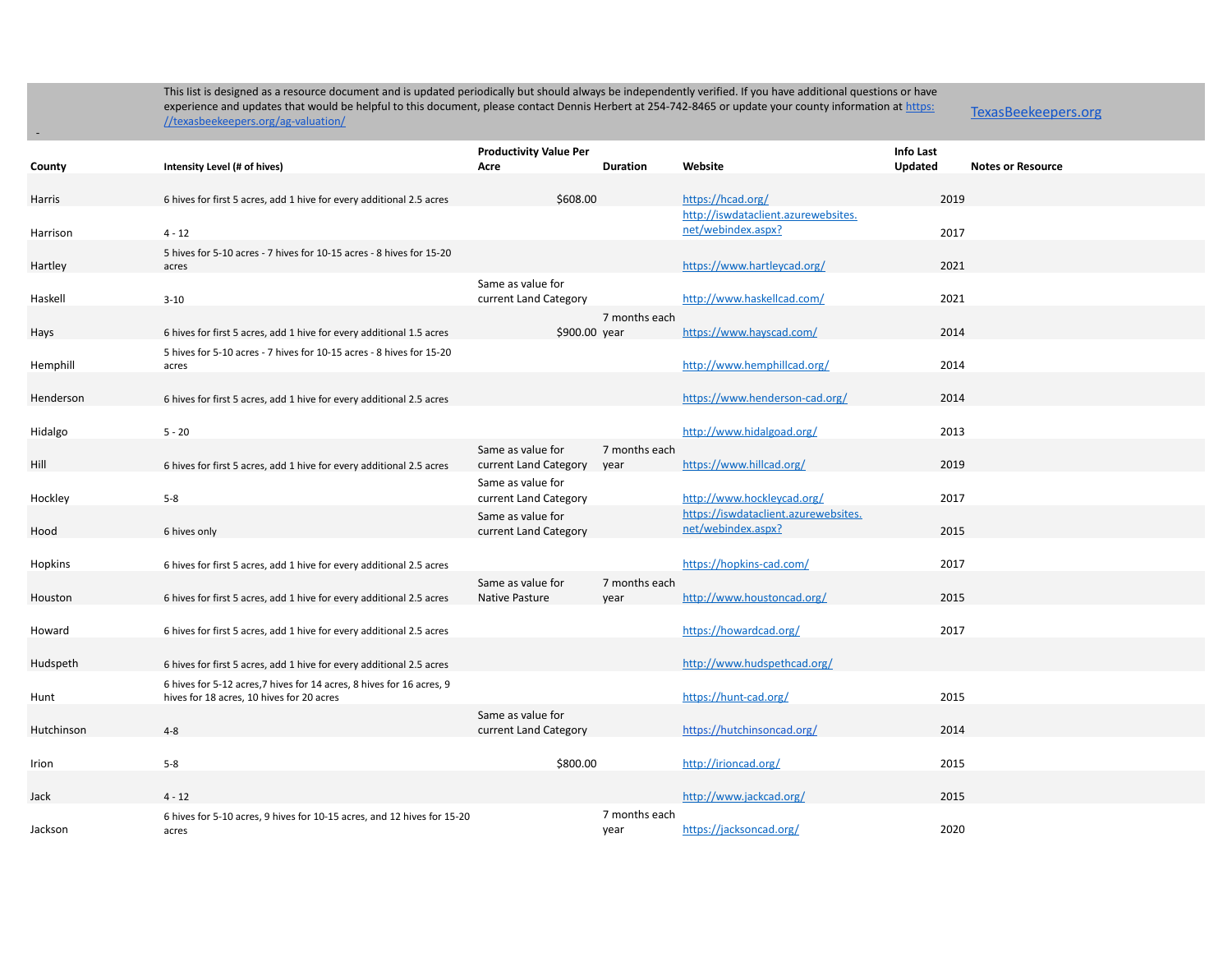-

|            |                                                                          | <b>Productivity Value Per</b>      |                 |                              | <b>Info Last</b> |                                             |
|------------|--------------------------------------------------------------------------|------------------------------------|-----------------|------------------------------|------------------|---------------------------------------------|
| County     | Intensity Level (# of hives)                                             | Acre                               | <b>Duration</b> | Website                      | Updated          | <b>Notes or Resource</b>                    |
|            |                                                                          |                                    |                 |                              |                  |                                             |
| Jasper     | 6 hives for first 5 acres, add 1 hive for every additional 2.5 acres     |                                    |                 | http://www.jaspercad.org/    | 2014             |                                             |
|            |                                                                          | Same as value for                  |                 |                              |                  |                                             |
| Jeff Davis | 6 hives for first 5 acres, add 1 hive for every additional 2.5 acres     | current land category              |                 | http://www.jeffdaviscad.org/ | 2014             |                                             |
|            |                                                                          | Same as valie for Native           |                 |                              |                  |                                             |
| Jefferson  | 6 hives for first 5 acres, add 1 hive for every additional 2.5 acres     | Pasture                            |                 | http://www.jcad.org/         | 2015             |                                             |
|            |                                                                          |                                    |                 |                              |                  |                                             |
| Jim Hogg   | 6 hives for first 5 acres, add 1 hive for every additional 2.5 acres     |                                    |                 | https://jimhogg-cad.org/     | 2017             |                                             |
|            | 5 hives for 5 - 10 acres, 7 hives for 10 - 15 acres, 8 hives for 15 - 20 | Same as value for                  |                 |                              |                  |                                             |
| Jim Wells  | acres                                                                    | Native Pasture                     |                 | https://jimwellscad.org/     | 2020             |                                             |
|            | 5 hives for 5 - 10 acres, 7 hives for 10 - 15 acres, 8 hives for 15 - 20 | Same as value for Dry              | 7 months each   |                              |                  |                                             |
| Johnson    | acres                                                                    | Crop Land                          | year            | http://www.johnsoncad.com/   | 2014             |                                             |
|            |                                                                          |                                    |                 |                              |                  |                                             |
| Jones      | 6 hives for first 5 acres, add 1 hive for every additional 2 acres       |                                    |                 | http://www.jonescad.org/     |                  |                                             |
|            |                                                                          |                                    | 7 months each   |                              |                  |                                             |
| Karnes     | 3 hives for first 5 acres, add 1 hive for every additional 1.5 acres     | \$214.76 year                      |                 | http://www.karnescad.org/    | 2014             |                                             |
|            |                                                                          |                                    | 7 months each   |                              |                  | https://www.kaufman-cad.org/wp-             |
| Kaufman    | 6 hives for first 5 acres, add 1 hive for everynadditional 1.5 acres     | \$600.00 year                      |                 | https://www.kaufman-cad.org/ |                  | 2019 content/uploads/2020/03/AG-GUIDELINES. |
|            |                                                                          |                                    |                 |                              |                  |                                             |
| Kendall    | 6 only                                                                   |                                    |                 | https://www.kendallad.org/   | 2014             |                                             |
|            |                                                                          |                                    |                 |                              |                  |                                             |
| Kenedy     | 6 hives for first 5 acres, add 1 hive for every additional 2.5 acres     |                                    |                 | http://www.kenedycad.org/    | 2014             |                                             |
|            |                                                                          | Same as value for                  |                 |                              |                  |                                             |
| Kent       | 6 for 5-10 acres - 9 for 10-15 acres - 12 for 15-20 acres                | current land category              |                 | http://www.kentcad.org/      | 2020             |                                             |
|            |                                                                          |                                    |                 |                              | 2013             |                                             |
| Kerr       | 6 hives for first 5 acres, add 1 hive for every additional 2.5 acres     |                                    |                 | http://www.kerrcad.org/      |                  |                                             |
| Kimble     | $1 - 4$                                                                  | Same as value for Dry<br>Crop Land |                 | http://www.kimblecad.org/    | 2020             |                                             |
|            |                                                                          | Same as value for                  |                 |                              |                  |                                             |
| King       | 6 for 5-10 acres - 9 for 10-15 acres - 12 for 15-20 acres                | current land category              |                 | http://www.kingcad.org/      | 2021             |                                             |
|            |                                                                          |                                    |                 |                              |                  |                                             |
| Kinney     | 6 hives for first 5 acres, add 1 hive for every additional 2.5 acres     |                                    |                 | http://www.kinneycad.org/    |                  |                                             |
|            |                                                                          |                                    | 7 months each   |                              |                  |                                             |
| Kleberg    | $6 - 15$                                                                 | \$616.00 year                      |                 | http://www.kleberg-cad.org/  | 2018             |                                             |
|            |                                                                          | Same as value for                  |                 |                              |                  |                                             |
| Knox       | 6 for 5-10 acres - 9 for 10-15 acres - 12 for 15-20 acres                | current land category              |                 | https://knoxcad.com/         | 2021             |                                             |
|            | 5 hives for 5-10 acres - 7 hives for 10-15 acres - 8 hives for 15-20     |                                    |                 |                              |                  |                                             |
| Lamar      | acres                                                                    |                                    |                 | https://lamarcad.org/        | 2017             |                                             |
|            |                                                                          | Same as value for                  |                 |                              |                  |                                             |
| Lamb       | 1 hive per acre                                                          | Native Pasture                     |                 | http://www.lambcad.org/      | 2021             |                                             |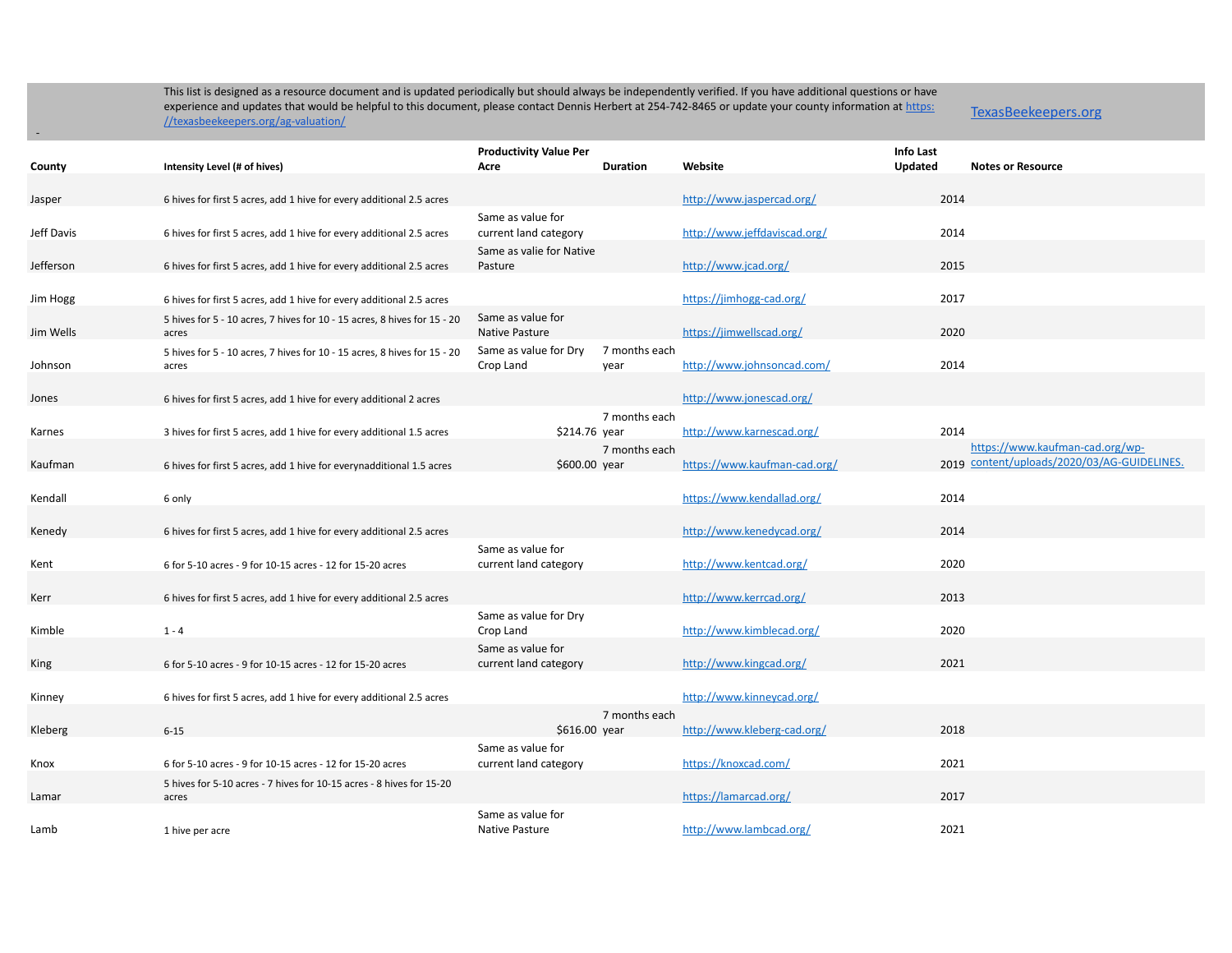TexasBeekeepers.org

| County    | Intensity Level (# of hives)                                                  | <b>Productivity Value Per</b><br>Acre      | <b>Duration</b>       | Website                                                    | <b>Info Last</b><br>Updated | <b>Notes or Resource</b> |
|-----------|-------------------------------------------------------------------------------|--------------------------------------------|-----------------------|------------------------------------------------------------|-----------------------------|--------------------------|
| Lampasas  | 6 hives for first 5 acres, add 1 hive for every additional 2.5 acres          | Same as value for<br>current land category |                       | http://www.lampasascad.org/                                | 2013                        |                          |
| La Salle  | 6 hives for first 5 acres, add 1 hive for every additional 2.5 acres          |                                            |                       | https://www.lasallecad.com/                                | 2017                        |                          |
| Lavaca    | 6 hives for first 5 acres, add 1 hive for every additional 2.5 acres          |                                            |                       | http://www.lavacacad.com/                                  | 2014                        |                          |
| Lee       | 6 hives for first 5 acres, add 1 hive for every additional 2.5 acres          | Same as value for<br>Native Pasture        | 7 months each<br>year | https://lee-cad.org/                                       | 2021                        |                          |
| Leon      | 6 hives for first 5 acres, add 1 hive for every additional 2.5 acres          | \$65.00 year                               | 7 months each         | http://www.leoncad.org/                                    | 2020                        |                          |
| Liberty   | 6 hives for first 5 acres, add 1 hive for every additional 2.5 acres          | \$460.00 year                              | 7 months each         | https://www.libertycad.com/                                | 2019                        |                          |
| Limestone | 6 hives for first 5 acres, add 1 hive for every additional 2.5 acres          | \$1,318.00                                 |                       | https://limestonecad.com/                                  | 2014                        |                          |
| Lipscomb  | 5 hives for 5-10 acres - 7 hives for 10-15 acres - 8 hives for 15-20<br>acres | Same as value for<br>current land category |                       | https://iswdataclient.azurewebsites.<br>net/webindex.aspx? | 2021                        |                          |
| Live Oak  | 6 hives for first 5 acres, add 1 hive for every additional 2.5 acres          |                                            |                       | https://liveoakappraisal.com/                              | 2014                        |                          |
| Llano     | 6 hives for first 5 acres, add 1 hive for every additional 2.5 acres          |                                            |                       | https://llanocad.net/                                      | 2014                        |                          |
| Loving    | 3-10 hives                                                                    | \$418.34 year                              | 7 months each         | http://www.lovingcad.org/                                  | 2019                        |                          |
| Lubbock   | 6 hives for first 5 acres, add 1 hive for every additional 2.5 acres          | \$147.00                                   |                       | https://lubbockcad.org/                                    | 2020                        |                          |
| Lynn      | 6 hives for first 5 acres, add 1 hive for every additional 2.5 acres          |                                            |                       | http://www.lynncad.org/                                    | 2014                        |                          |
| Madison   | 6 hives for first 5 acres, add 1 hive for every additional 2.5 acres          | Same as value for<br>current land category | 7 months each<br>year | https://madisoncad.org/                                    | 2014                        |                          |
| Marion    | 5 hives for 5-10 acres - 7 hives for 10-15 acres - 8 hives for 15-20<br>acres | Same as value for<br>current land category |                       | http://www.marioncad.org/                                  | 2017                        |                          |
| Martin    | 5 hives for 5-10 acres - 7 hives for 10-15 acres - 8 hives for 15-20<br>acres | Same as value for<br>current land category |                       | http://www.martincad.org/                                  | 2018                        |                          |
| Mason     | 6 hives for first 5 acres, add 1 hive for every additional 2.5 acres          | Same as value for<br>current land category | 7 months each<br>year | https://masoncad.org/                                      | 2014                        |                          |
| Matagorda | 6 hives for first 5 acres, add 1 hive for every additional 2.5 acres          |                                            |                       | http://www.matagorda-cad.org/                              | 2015                        |                          |
| Maverick  | $3 - 9$                                                                       | \$659.00                                   |                       | https://www.maverickcad.org/                               | 2014                        |                          |
| McCulloch | 6 hives for first 5 acres, add 1 hive for every additional 2.5 acres          | Same as value for<br>current land category | 7 months each<br>year | http://www.mccullochcad.org/                               | 2017                        |                          |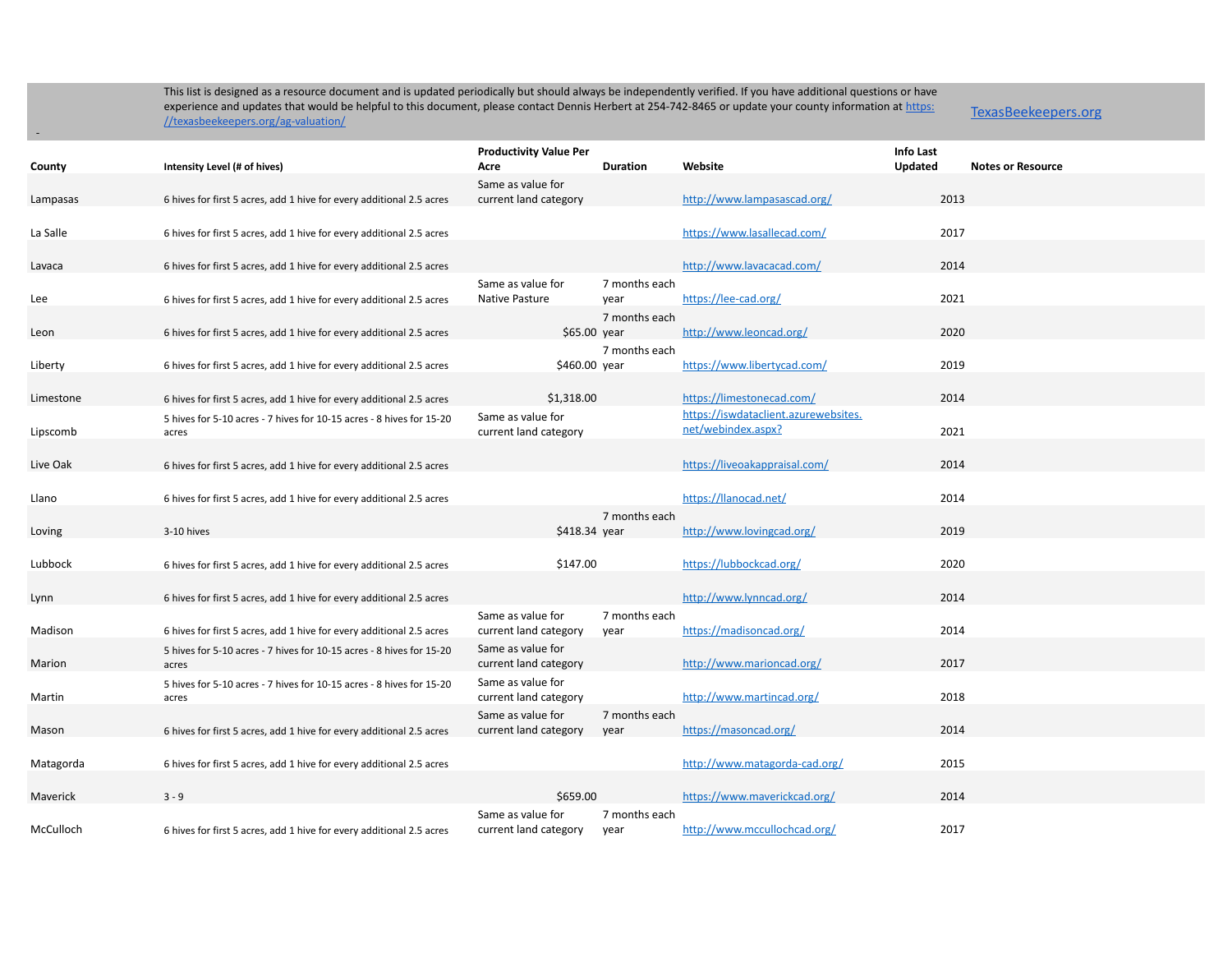TexasBeekeepers.org

|               |                                                                               | <b>Productivity Value Per</b>              |                       |                                     | <b>Info Last</b> |                                                                           |
|---------------|-------------------------------------------------------------------------------|--------------------------------------------|-----------------------|-------------------------------------|------------------|---------------------------------------------------------------------------|
| County        | Intensity Level (# of hives)                                                  | Acre                                       | <b>Duration</b>       | Website                             | Updated          | <b>Notes or Resource</b>                                                  |
|               |                                                                               | Same as value for                          | 7 months each         |                                     |                  | http://mclennancad.                                                       |
| McLennan      | 6 hives for first 5 acres, add 1 hive for every additional 2.5 acres          | current land category                      | year                  | http://mclennancad.org/             |                  | 2015 org/data/_uploaded/file/taxinfo/2015%                                |
|               |                                                                               |                                            |                       |                                     |                  | https://www.mcmullencad.org/wp-                                           |
| McMullen      | 6 hives for first 5 acres, add 1 hive for every additional 2.5 acres          | \$1,318.00                                 |                       | https://www.mcmullencad.org/        |                  | 2014 content/uploads/2017/10/MCAD-Beekeeping-                             |
|               |                                                                               |                                            | Bulk of the           |                                     |                  | https://www.medinacad.org/wp-<br>2015 content/uploads/2019/12/Beekeeping- |
| Medina        | 6 hives for first 5 acres, add 1 hive for every additional 2.5 acres          | \$785.00 year                              |                       | https://www.medinacad.org/          |                  |                                                                           |
|               |                                                                               |                                            | 7 months each         |                                     |                  |                                                                           |
| Menard        | 6 hives for first 5 acres, add 1 hive for every additional 2.5 acres          | $$1,318.00$ year                           |                       | http://menardcad.org/               | 2014             |                                                                           |
| Midland       |                                                                               | Same as value for                          |                       | https://www.midland-cad.com/        |                  |                                                                           |
|               | On Request                                                                    | current land category                      |                       |                                     |                  |                                                                           |
| Milam         | 6 hives for first 5 acres, add 1 hive for every additional 2.5 acres          | Same as value for<br>current land category | 7 months each<br>year | https://www.milamad.org/            | 2015             |                                                                           |
|               |                                                                               | Same as value for Dry                      |                       |                                     |                  |                                                                           |
| Mills         | $6 - 16$                                                                      | Cropland                                   |                       | https://www.millscad.org/           | 2017             |                                                                           |
|               |                                                                               |                                            |                       |                                     |                  | can intermingle ag options tax example: 9k                                |
| Mitchell      | 6 hives for first 5 acres, add 1 hive for every additional 2.5 acres          | $1/3$ of ag tax value                      |                       | http://www.mitchellcad.org/         |                  | 2015 hay value =3k bee value                                              |
|               |                                                                               | \$161 dry crop land                        |                       | http://iswdataclient.azurewebsites. |                  | http://iswdataclient.azurewebsites.                                       |
| Montague      | 6 hives for first 5 acres, add 1 hive for every additional 2.5 acres          | value                                      |                       | net/webIndex.aspx?                  |                  | 2021 net/downloads/montaguecad/General/Ag%                                |
|               |                                                                               |                                            | 7 months each         |                                     |                  |                                                                           |
| Montgomery    | 6 hives for first 5 acres, add 1 hive for every additional 2.5 acres          | \$506.00 year                              |                       | https://mcad-tx.org/                | 2018             |                                                                           |
|               | 5 hives for 5-10 acres - 7 hives for 10-15 acres - 8 hives for 15-20          |                                            |                       |                                     |                  |                                                                           |
| Moore         | acres                                                                         |                                            |                       | https://www.moorecad.org/           | 2021             |                                                                           |
|               |                                                                               |                                            |                       |                                     |                  |                                                                           |
| Morris        | $4 - 12$                                                                      |                                            |                       | https://www.morriscad.com/          | 2014             |                                                                           |
|               |                                                                               | Same as value for                          |                       |                                     |                  |                                                                           |
| Motley        | On Request                                                                    | current land category                      |                       | https://www.motleycad.org/          | 2013             |                                                                           |
|               |                                                                               |                                            |                       |                                     |                  |                                                                           |
| Nacogdoches   | 6 hives for the first 5 acres, add 1 hive for every additional 1.5 acres      |                                            |                       | http://www.nacocad.org/             | 2017             |                                                                           |
|               |                                                                               | Same as value for                          | 7 months each         |                                     |                  |                                                                           |
| Navarro       | 6 hives for first 5 acres, add 1 hive for every additional 2.5 acres          | current land value                         | year                  | https://www.navarrocad.com/         | 2013             |                                                                           |
|               |                                                                               |                                            |                       |                                     | 2017             |                                                                           |
| Newton        | 6 hives for first 5 acres, add 1 hive for every additional 2.5 acres          |                                            |                       | http://www.newtoncad.org/           |                  |                                                                           |
| Nolan         | Min of 6                                                                      |                                            |                       | http://www.nolan-cad.org/           | 2017             |                                                                           |
|               |                                                                               |                                            |                       |                                     |                  |                                                                           |
| <b>Nueces</b> | $6 - 16$                                                                      | \$390.00 year                              | 7 months each         | http://www.nuecescad.net/           | 2018             |                                                                           |
|               |                                                                               | Same as value for Dry                      |                       |                                     |                  |                                                                           |
| Ochiltree     | 5 hives for first 5 acres, 1 additional hive for each additional 2.5<br>acres | Crop Land                                  |                       | http://www.ochiltreecad.com/        | 2021             |                                                                           |
|               |                                                                               | Same as value for                          |                       |                                     |                  |                                                                           |
| Oldham        | 1 per acre                                                                    | current land category                      |                       | https://oldhamcad.org/              | 2017             |                                                                           |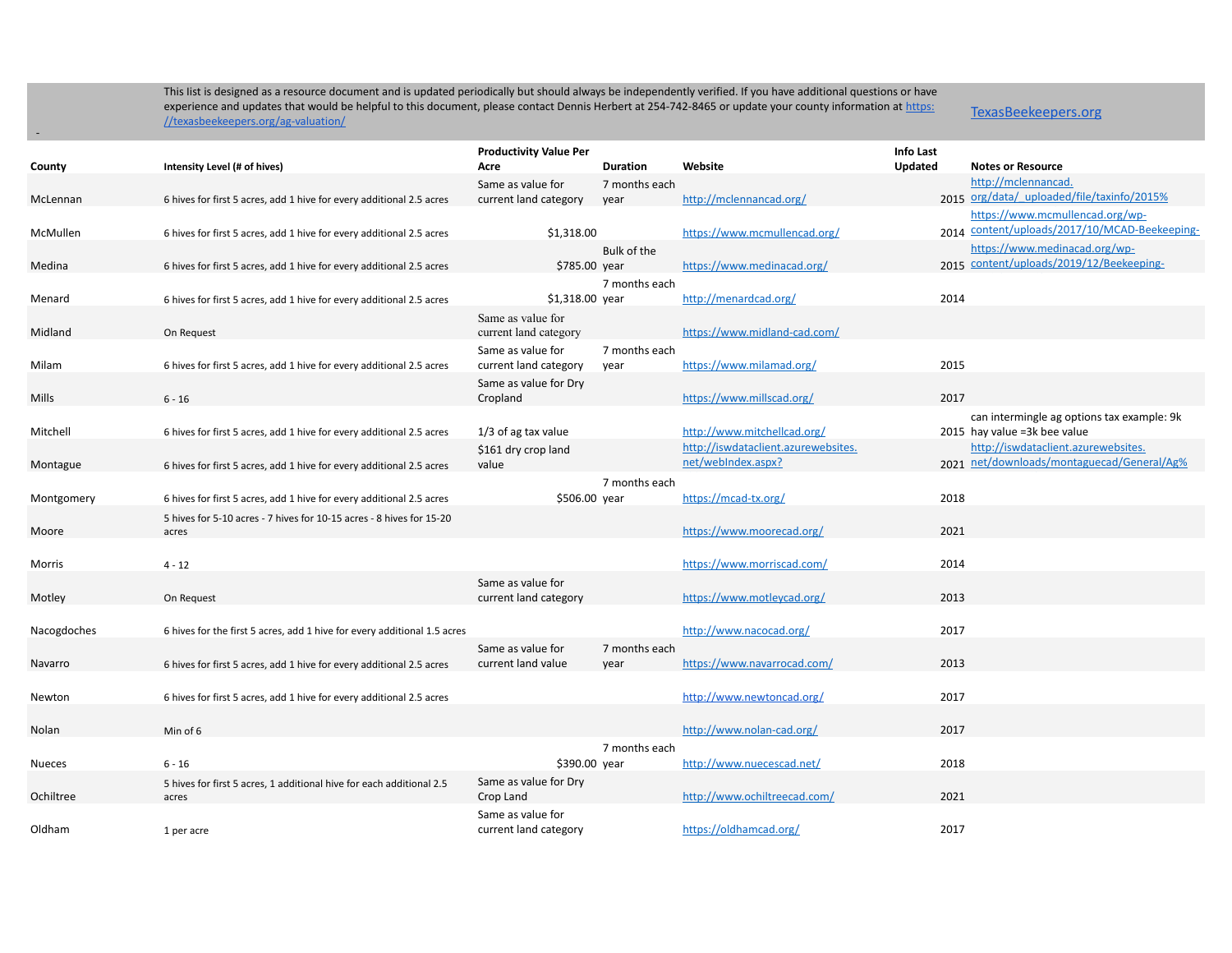-

|                  |                                                                               | <b>Productivity Value Per</b>              |                       |                                                            | Info Last |                          |
|------------------|-------------------------------------------------------------------------------|--------------------------------------------|-----------------------|------------------------------------------------------------|-----------|--------------------------|
| County           | Intensity Level (# of hives)                                                  | Acre                                       | <b>Duration</b>       | Website                                                    | Updated   | <b>Notes or Resource</b> |
| Orange           | 6 hives for first 5 acres, add 1 hive for every additional 2.5 acres          |                                            |                       | https://orangecad.net/                                     | 2014      |                          |
| Palo Pinto       | 6 hives for first 5 acres, add 1 hive for every additional 2.5 acres          | Same as value for<br>Native Pasture        |                       | https://palopintocad.com/                                  | 2014      |                          |
| Panola           | 6 hives for first 5 acres, add 1 hive for every additional 2.5 acres          |                                            |                       | http://www.panolacad.org/                                  | 2017      |                          |
| Parker           | 6 hives for first 5 acres, add 1 hive for every additional 2.5 acres          | \$1,300.00                                 |                       | https://iswdataclient.azurewebsites.<br>net/webindex.aspx? | 2013      |                          |
| Parmer           | On Request                                                                    |                                            |                       | https://parmercad.org/                                     | 2013      |                          |
| Pecos            | On Request                                                                    | Same as value for<br>current land category |                       | https://pecoscad.org/                                      | 2017      |                          |
| Polk             | 6 hives for first 5 acres, add 1 hive for every additional 2.5 acres          |                                            |                       | https://polkcad.org/home                                   | 2015      |                          |
| Potter           | 2-5/Acre                                                                      |                                            |                       | https://www.prad.org/                                      | 2013      |                          |
| Presidio         | On Request                                                                    |                                            |                       | http://www.presidiocad.org/                                | 2016      |                          |
| Rains            | 2-8 hives                                                                     | Same as price for<br>Native Pasture        | 7 months each<br>year | https://www.rainscad.org/                                  | 2017      |                          |
| Randall          | 2-5/Acre                                                                      |                                            |                       | https://www.prad.org/                                      | 2013      |                          |
| Reagan           | 5 hives for 5-10 acres - 7 hives for 10-15 acres - 8 hives for 15-20<br>acres | \$800.00                                   |                       | http://www.reagancad.org/                                  | 2013      |                          |
| Real             | 6 hives for first 5 acres, add 1 hive for every additional 2 acres            | \$335.00                                   |                       | https://realcad.org/                                       | 2020      |                          |
| <b>Red River</b> | $4 - 13$                                                                      |                                            |                       | https://rrcad.org/                                         | 2017      |                          |
| Reeves           | 5 hives for 5-10 acres - 7 hives for 10-15 acres - 8 hives for 15-20<br>acres | Same as price for<br>current land category |                       | https://www.reevescad.org/                                 | 2019      |                          |
| Refugio          | $3 - 10$                                                                      |                                            |                       | http://www.refugiocad.org/                                 | 2015      |                          |
| Roberts          | 6 for 5-10 acres - 9 for 10-15 acres - 12 for 15-20 acres                     | Same as price for<br>current land category |                       | https://robertscad.org/                                    | 2014      |                          |
| Robertson        | $6 - 8$                                                                       | Same as price for<br>current Dry Crop Land |                       | https://www.robertsoncad.com/                              | 2015      |                          |
| Rockwall         | 6 hives for first 5 acres, add 1 hive for every additional 2.5 acres          |                                            |                       | http://www.rockwallcad.com/                                | 2015      |                          |
| Runnels          | 6 hives for first 5 acres, add 1 hive for every additional 2.5 acres          |                                            |                       | https://runnelscad.org/                                    | 2014      |                          |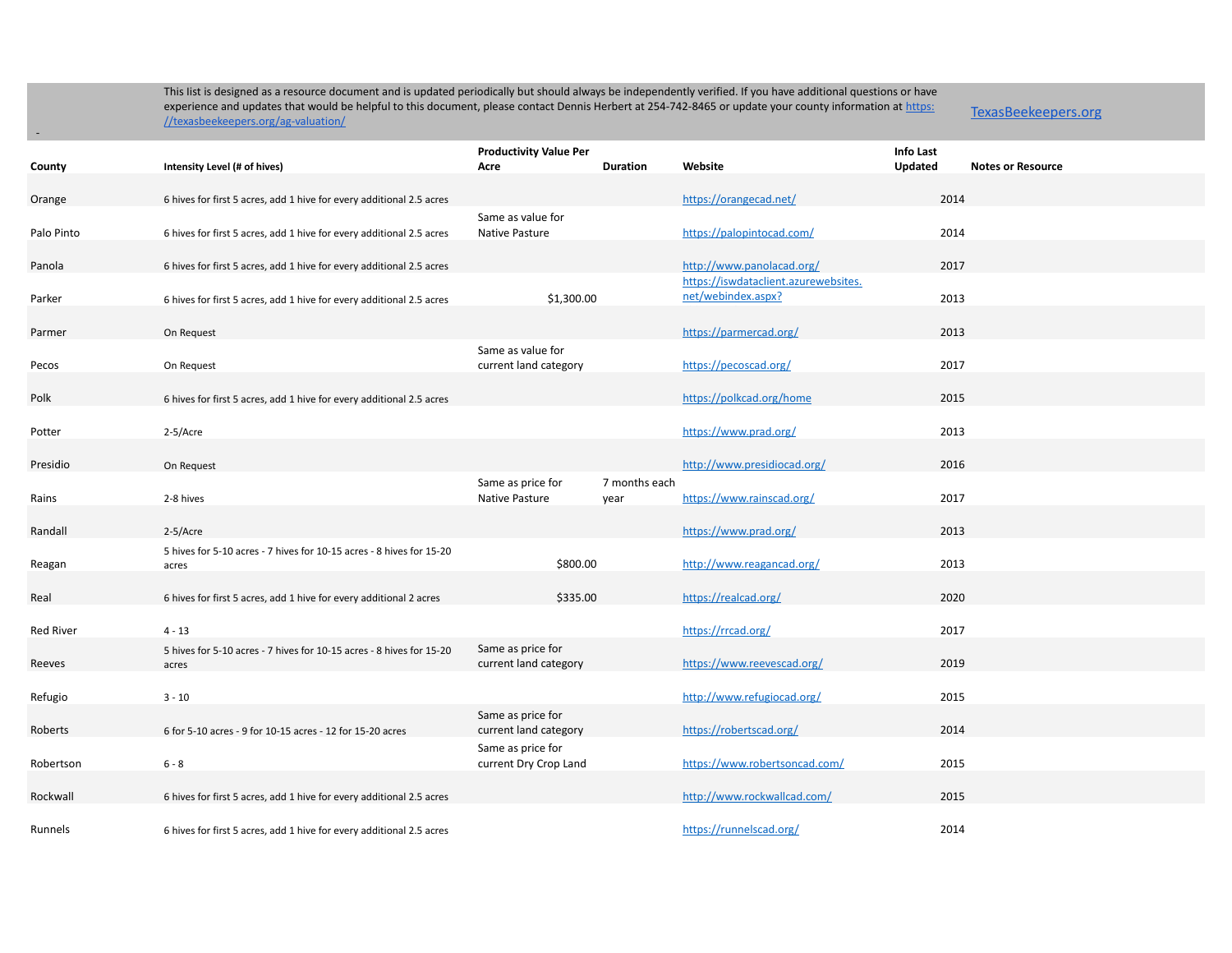TexasBeekeepers.org

|               |                                                                       | <b>Productivity Value Per</b> |                 |                                                            | Info Last      |                                                            |
|---------------|-----------------------------------------------------------------------|-------------------------------|-----------------|------------------------------------------------------------|----------------|------------------------------------------------------------|
| County        | Intensity Level (# of hives)                                          | Acre                          | <b>Duration</b> | Website                                                    | <b>Updated</b> | <b>Notes or Resource</b>                                   |
|               |                                                                       | Same as price for             | 7 months each   |                                                            |                | http://www.ruskcad.<br>2015 org/Posted_Agendas/2021%20AGT% |
| Rusk          | 6 hives for first 5 acres, add 1 hive for every additional 2.5 acres  | current Improved              | year            | http://www.ruskcad.org/                                    |                |                                                            |
|               |                                                                       |                               |                 | https://iswdataclient.azurewebsites.<br>net/webindex.aspx? |                |                                                            |
| Sabine        | 6 hives for first 5 acres, add 1 hive for every additional 2.5 acres  | \$1,318.00                    |                 |                                                            | 2017           |                                                            |
|               |                                                                       |                               | 7 months each   |                                                            | 2017           |                                                            |
| San Augustine | 6 hives for first 5 acres, add 1 hive for every additional 2.5 acres  | $$1,776.60$ year              |                 | http://www.sanaugustinecad.org/                            |                |                                                            |
| San Jacinto   | 6 hives for first 5 acres, add 1 hive for every additional 2.5 acres  |                               |                 | http://www.sjcad.org/                                      | 2014           |                                                            |
|               |                                                                       |                               |                 |                                                            |                |                                                            |
| San Patricio  | 6 hives for first 5 acres, add 1 hive for every additional 2.5 acres  |                               |                 | https://sanpatcad.org/                                     | 2014           |                                                            |
|               | 6 hives for first 5 acres, add 1 hive for every additional 2.5 acres, | Same price as for             | 7 months each   |                                                            |                |                                                            |
| San Saba      | and Natives bees will qualify                                         | current land category         | year            | https://sansabacad.org/                                    | 2015           |                                                            |
|               |                                                                       | Same price as for             |                 |                                                            |                |                                                            |
| Schleicher    | 6 hives for first 5 acres, add 1 hive for every additional 2.5 acres  | current land category         |                 | https://schleichercad.org/                                 | 2017           |                                                            |
|               |                                                                       |                               |                 |                                                            |                |                                                            |
| Scurry        | $5 - 10$                                                              |                               |                 | http://www.scurrytex.com/                                  | 2014           |                                                            |
|               |                                                                       | Same as price for             |                 |                                                            |                |                                                            |
| Shackelford   | $5 - 20$                                                              | current land category         |                 | https://shackelfordcad.com/                                | 2014           |                                                            |
|               |                                                                       |                               |                 | https://propaccess.trueautomation.                         |                |                                                            |
| Shelby        | 6 hives for first 5 acres, add 1 hive for every additional 2.5 acres  |                               |                 | com/clientdb/?cid=70                                       | 2017           |                                                            |
|               |                                                                       |                               |                 |                                                            |                |                                                            |
| Sherman       | 6 hives for first 5 acres, add 1 hive for every additional 2.5 acres  |                               |                 | http://www.shermancad.org/                                 | 2014           |                                                            |
|               |                                                                       |                               |                 |                                                            |                |                                                            |
| Smith         | 6 hives for first 5 acres, add 1 hive for every additional 2.5 acres  | \$300.00                      |                 | https://www.smithcad.org/                                  | 2021           |                                                            |
|               |                                                                       | Same price as for             |                 |                                                            | 2014           |                                                            |
| Somervell     | $4 - 12$                                                              | Improved pasture              |                 | https://somervellcad.net/                                  |                |                                                            |
| Starr         |                                                                       |                               |                 | http://www.starrcad.org/                                   | 2017           |                                                            |
|               | On Request                                                            |                               |                 |                                                            |                |                                                            |
| Stephens      | 6 hives for first 5 acres, add 1 hive for every additional 2.5 acres  | \$1,318.00                    |                 | https://stephenscad.com/                                   | 2014           |                                                            |
|               |                                                                       |                               |                 |                                                            |                |                                                            |
| Sterling      | 3 hives for first 5 acres, add 1 hive for every additional 2 acres    |                               |                 | http://www.sterlingcad.org/                                | 2017           |                                                            |
|               |                                                                       | Same as price for Dry         |                 |                                                            |                |                                                            |
| Stonewall     | 6 hives for first 5 acres, add 1 hive for every additional 2.5 acres  | Crop Land                     |                 | http://www.stonewallcad.org/                               | 2014           |                                                            |
|               |                                                                       |                               |                 |                                                            |                |                                                            |
| Sutton        | 6 hives for first 5 acres, add 1 hive for every additional 2.5 acres  | \$34.50                       |                 | http://www.suttoncad.com/                                  | 2014           |                                                            |
|               | 5 hives for 5-10 acres - 7 hives for 10-15 acres - 8 hives for 15-20  |                               |                 |                                                            |                |                                                            |
| Swisher       | acres                                                                 | \$800.00                      |                 | http://www.swisher-cad.org/                                | 2017           |                                                            |
|               |                                                                       |                               |                 |                                                            |                | There must be a useable water source within                |
| Tarrant       | Min of 6                                                              |                               |                 | https://www.tad.org/                                       |                | 2014 1/4 mile of the hives                                 |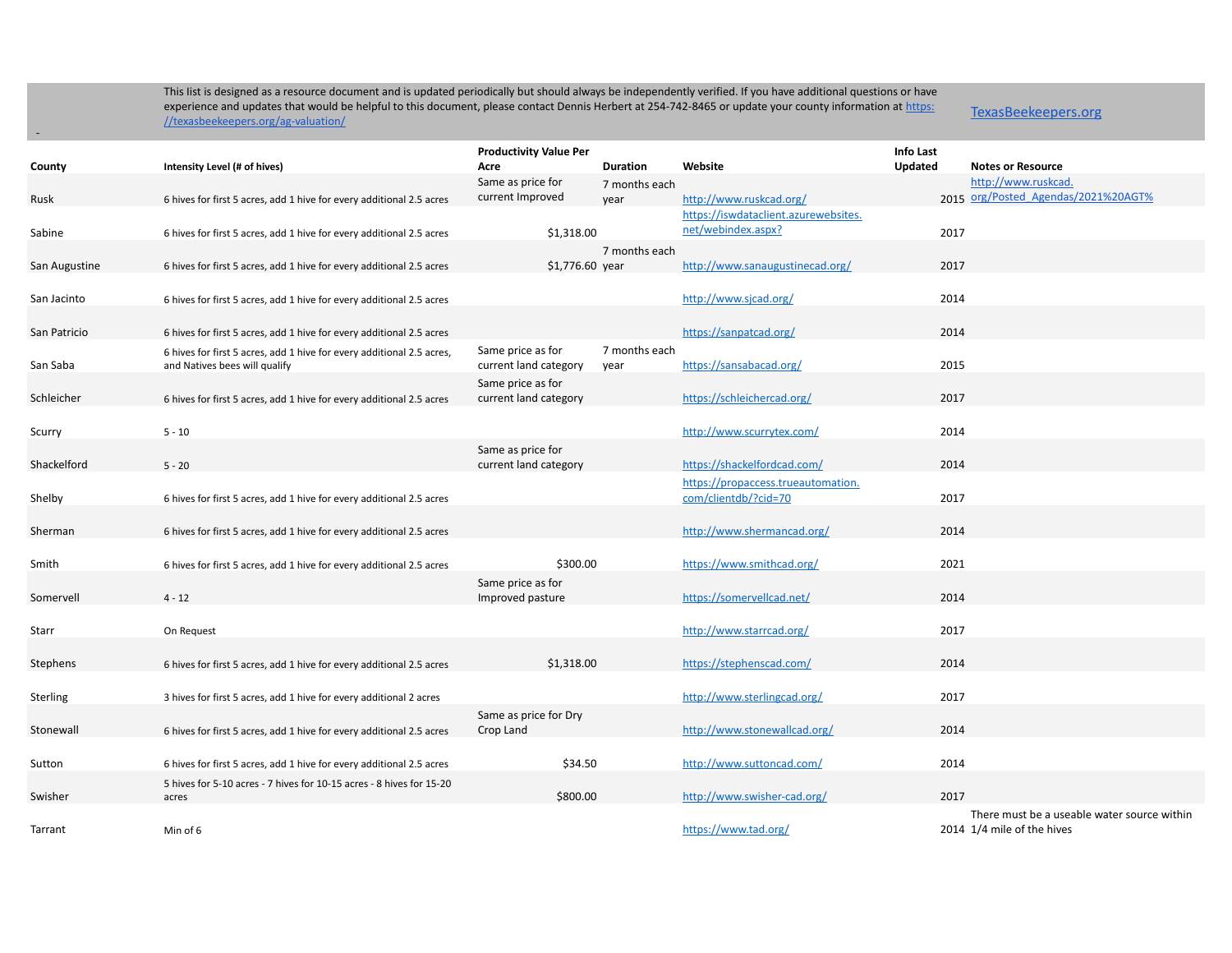-

|              |                                                                         | <b>Productivity Value Per</b>              |                       |                                            | <b>Info Last</b> |                                  |
|--------------|-------------------------------------------------------------------------|--------------------------------------------|-----------------------|--------------------------------------------|------------------|----------------------------------|
| County       | Intensity Level (# of hives)                                            | Acre                                       | <b>Duration</b>       | Website                                    | <b>Updated</b>   | <b>Notes or Resource</b>         |
| Taylor       | 6 hives for 5-10 acres - 7 hives for 10-15 acres - 8 hives for 15-20 ac | Same as value for<br>current land category | 7 months each<br>year | https://www.taylor-cad.org/                | 2022             |                                  |
|              |                                                                         |                                            |                       |                                            |                  |                                  |
| Terrell      | $3 - 10$                                                                |                                            |                       | http://www.terrellcad.org/                 | 2014             |                                  |
|              | 5 hives for 5-10 acres - 7 hives for 10-15 acres - 8 hives for 15-20    |                                            |                       |                                            |                  |                                  |
| Terry        | acres                                                                   |                                            |                       | https://terrycoad.org/                     | 2017             |                                  |
| Throckmorton |                                                                         |                                            |                       | https://throckmortoncad.org/               | 2017             |                                  |
|              | 6 hives for first 5 acres, add 1 hive for every additional 2.5 acres    | Same as value for                          | 7 months each         |                                            |                  |                                  |
| Titus        | 6 hives for first 5 acres, add 1 hive for every additional 2.5 acres    | current land category                      | year                  | https://titus-cad.org/                     | 2013             |                                  |
|              |                                                                         | Same as value for                          |                       | https://iswdataclient.azurewebsites.       |                  |                                  |
| Tom Green    | 1 hive & 2 supers                                                       | current land category                      |                       | net/webindex.aspx?                         | 2020             |                                  |
|              |                                                                         |                                            |                       |                                            |                  |                                  |
| Travis       | 6 hives for first 5 acres, add 1 hive for every additional 2 acres      |                                            |                       | https://traviscad.org/                     | 2017             |                                  |
|              |                                                                         |                                            |                       | http://www.trinitycad.net/                 | 2017             |                                  |
| Trinity      | 6 hives for first 5 acres, add 1 hive for every additional 2.5 acres    |                                            |                       |                                            |                  |                                  |
| Tyler        | 12/Acre                                                                 | \$540.00                                   |                       | http://www.tylercad.net/                   | 2015             |                                  |
|              |                                                                         |                                            |                       |                                            |                  |                                  |
| Upshur       | 6 hives for first 5 acres, add 1 hive for every additional 2.5 acres    |                                            |                       | https://upshur-cad.org/                    | 2014             |                                  |
|              | 5 hives for 5-10 acres - 7 hives for 10-15 acres - 8 hives for 15-20    |                                            |                       |                                            |                  |                                  |
| Upton        | acres                                                                   |                                            |                       | http://uptoncad.org/                       | 2014             |                                  |
| Uvalde       | 6 hives for first 5 acres, add 1 hive for every additional 2.5 acres    |                                            |                       | https://www.uvaldecad.org/                 | 2017             |                                  |
|              | 5 hives for 5-10 acres - 7 hives for 10-15 acres - 8 hives for 15-20    | Same as value for                          |                       |                                            |                  |                                  |
| Val Verde    | acres                                                                   | Native Pasture                             |                       | https://www.valverdecad.org/               | 2015             |                                  |
|              |                                                                         |                                            |                       |                                            |                  |                                  |
| Van Zandt    | 6 hives for first 5 acres, add 1 hive for every additional 2.5 acres    | \$500.00                                   |                       | https://vzcad.org/                         | 2013             |                                  |
|              |                                                                         |                                            |                       |                                            |                  |                                  |
| Victoria     | 6 hives for first 5 acres, add 1 hive for every additional 2.5 acres    | \$1,572.00                                 |                       | http://www.victoriacad.org/                | 2018             |                                  |
| Walker       | 6 hives for first 5 acres, add 1 hive for every additional 2.5 acres    | \$506.00                                   |                       | https://www.walkercountyappraisal.<br>com/ | 2014             |                                  |
|              | 5 hives for 5-10 acres - 7 hives for 10-15 acres - 8 hives for 15-20    |                                            | 7 months each         |                                            |                  | http://www.waller-cad.org/index. |
| Waller       | acres, and Native bees will qualify                                     | \$780.00 year                              |                       | http://www.waller-cad.org/                 |                  | 2019 php/Tax Information         |
|              | 5 hives for 5-10 acres - 7 hives for 10-15 acres - 8 hives for 15-20    | Same as value for                          |                       |                                            |                  |                                  |
| Ward         | acres                                                                   | current land category                      |                       | http://www.wardcad.org/                    | 2017             |                                  |
|              |                                                                         |                                            |                       |                                            |                  |                                  |
| Washington   | 6 hives for first 5 acres, add 1 hive for every additional 2.5 acres    | \$757.00                                   |                       | http://washingtoncad.org/                  | 2016             |                                  |
| Webb         | 6 hives for first 5 acres, add 1 hive for every additional 2.5 acres    |                                            |                       | https://www.webbcad.org/                   | 2014             |                                  |
|              |                                                                         |                                            |                       |                                            |                  |                                  |